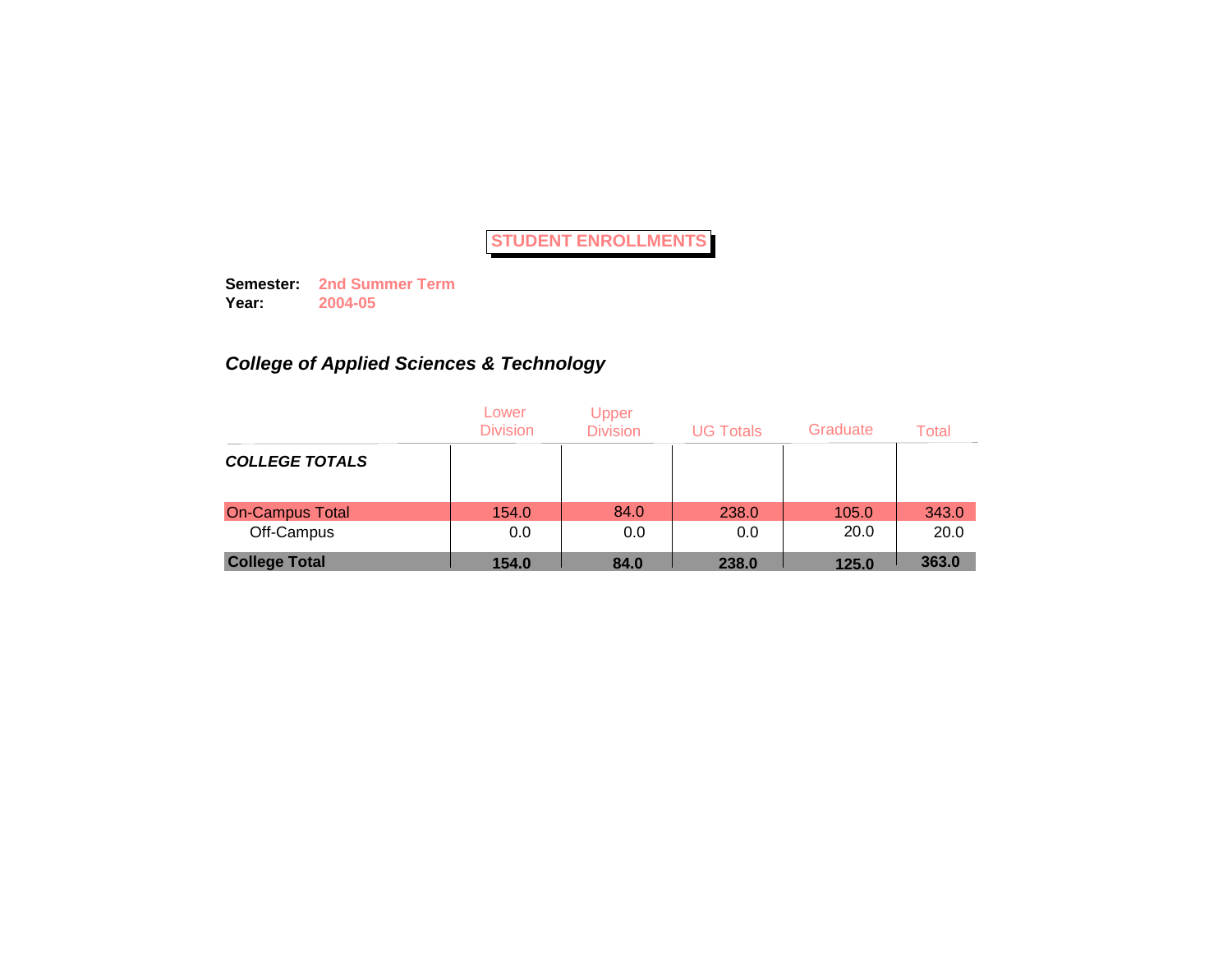**Semester: 2nd Summer Term Year: 2004-05**

# *College of Architecture & Planning*

|                        | Lower<br><b>Division</b> | Upper<br><b>Division</b> | <b>UG Totals</b> | Graduate | Total |
|------------------------|--------------------------|--------------------------|------------------|----------|-------|
| <b>COLLEGE TOTALS</b>  |                          |                          |                  |          |       |
| <b>On-Campus Total</b> | 0.0                      | 2.0                      | 2.0              | 14.0     | 16.0  |
| Off-Campus             | 0.0                      | 0.0                      | 0.0              | 0.0      | 0.0   |
| <b>College Total</b>   | 0.0                      | 2.0                      | 2.0              | 14.0     | 16.0  |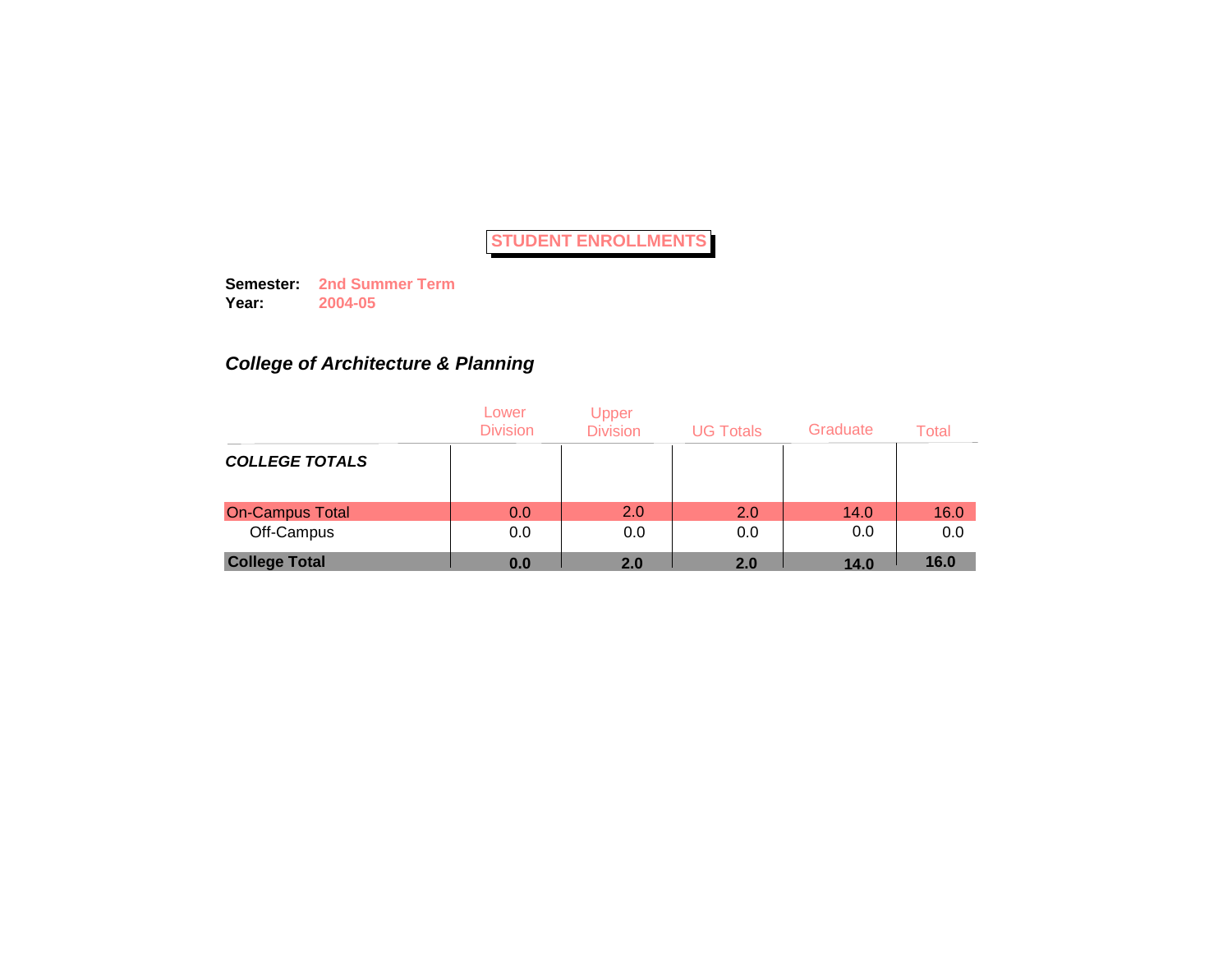**Semester: 2nd Summer Term Year: 2004-05**

# *College of Business*

|                        | Lower<br><b>Division</b> | Upper<br><b>Division</b> | <b>UG Totals</b> | Graduate | Total |
|------------------------|--------------------------|--------------------------|------------------|----------|-------|
| <b>COLLEGE TOTALS</b>  |                          |                          |                  |          |       |
| <b>On-Campus Total</b> | 175.0                    | 299.0                    | 474.0            | 17.0     | 491.0 |
| Off-Campus             | 0.0                      | 10.0                     | 10.0             | 70.0     | 80.0  |
| <b>College Total</b>   | 175.0                    | 309.0                    | 484.0            | 87.0     | 571.0 |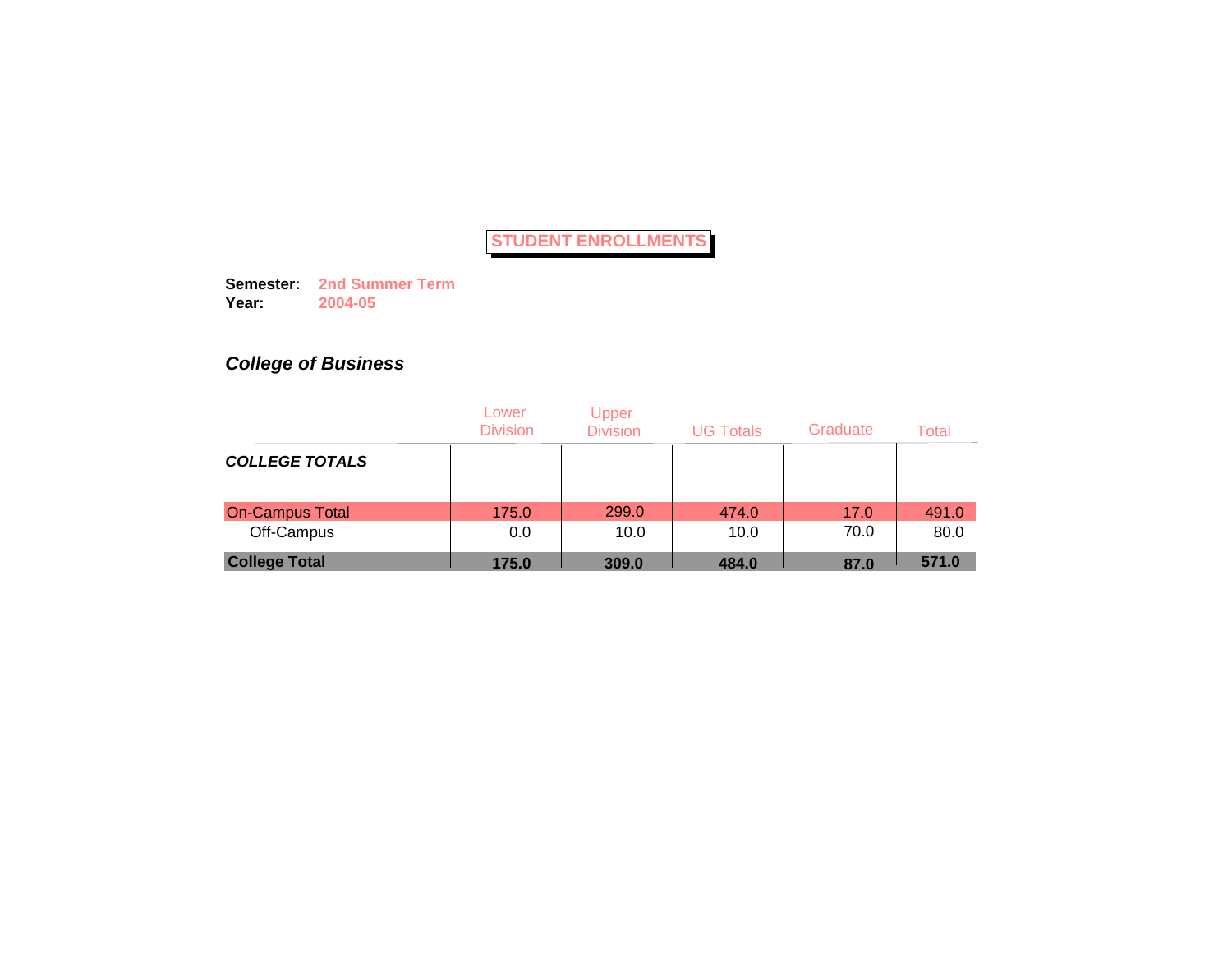**Semester: 2nd Summer Term Year: 2004-05**

# *College of Communication, Information, & Media*

|                        | Lower<br><b>Division</b> | <b>Upper</b><br><b>Division</b> | <b>UG Totals</b> | Graduate | Total |
|------------------------|--------------------------|---------------------------------|------------------|----------|-------|
| <b>COLLEGE TOTALS</b>  |                          |                                 |                  |          |       |
| <b>On-Campus Total</b> | 192.0                    | 106.0                           | 298.0            | 29.0     | 327.0 |
| Off-Campus             | 5.0                      | 2.0                             | 7.0              | 0.0      | 7.0   |
| <b>College Total</b>   | 197.0                    | 108.0                           | 305.0            | 29.0     | 334.0 |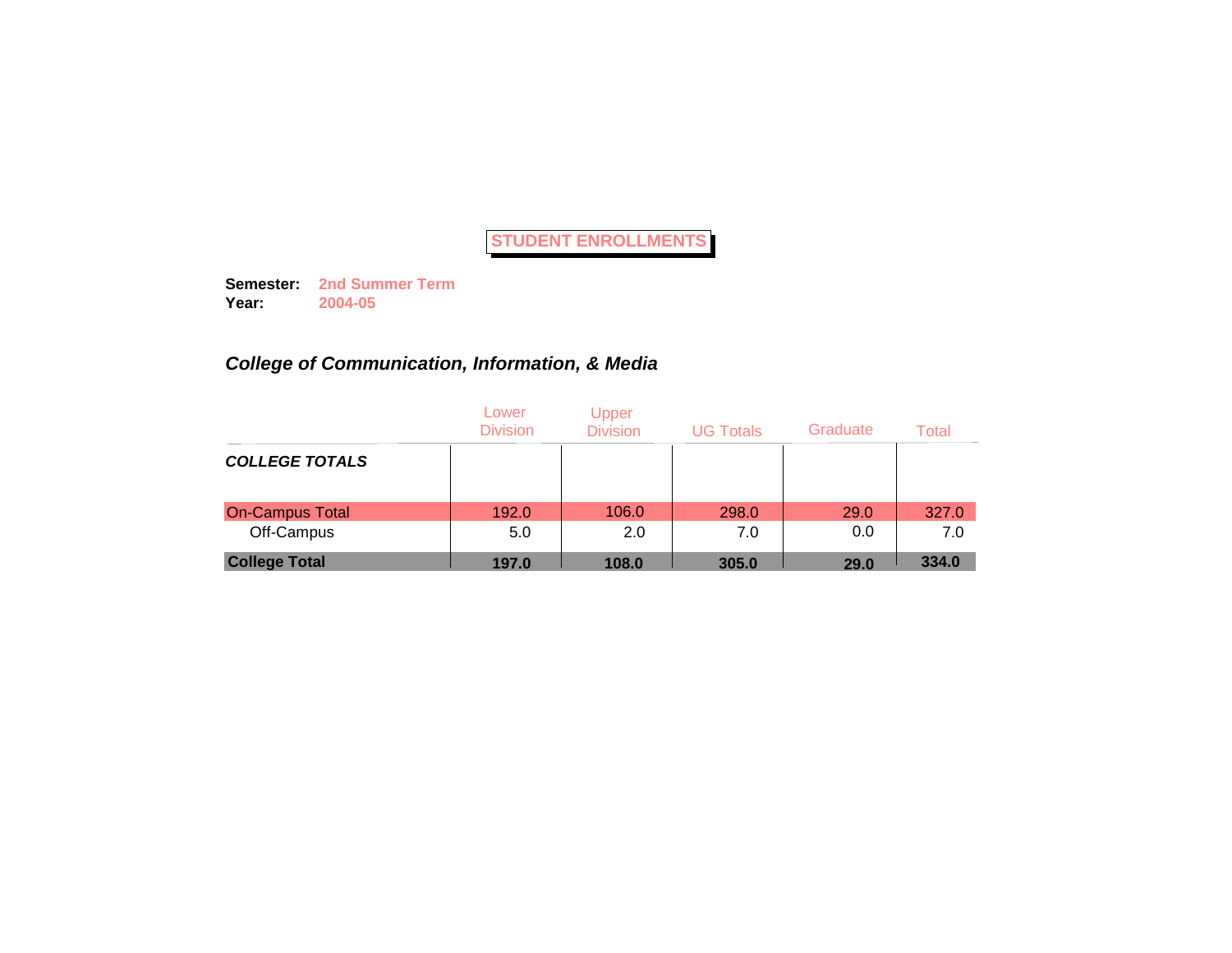**Semester: 2nd Summer Term Year: 2004-05**

# *College of Fine Arts*

|                        | Lower<br><b>Division</b> | Upper<br><b>Division</b> | <b>UG Totals</b> | Graduate | Total |
|------------------------|--------------------------|--------------------------|------------------|----------|-------|
| <b>COLLEGE TOTALS</b>  |                          |                          |                  |          |       |
| <b>On-Campus Total</b> | 189.0                    | 54.0                     | 243.0            | 56.0     | 299.0 |
| Off-Campus             | 0.0                      | 0.0                      | 0.0              | 0.0      | 0.0   |
| <b>College Total</b>   | 189.0                    | 54.0                     | 243.0            | 56.0     | 299.0 |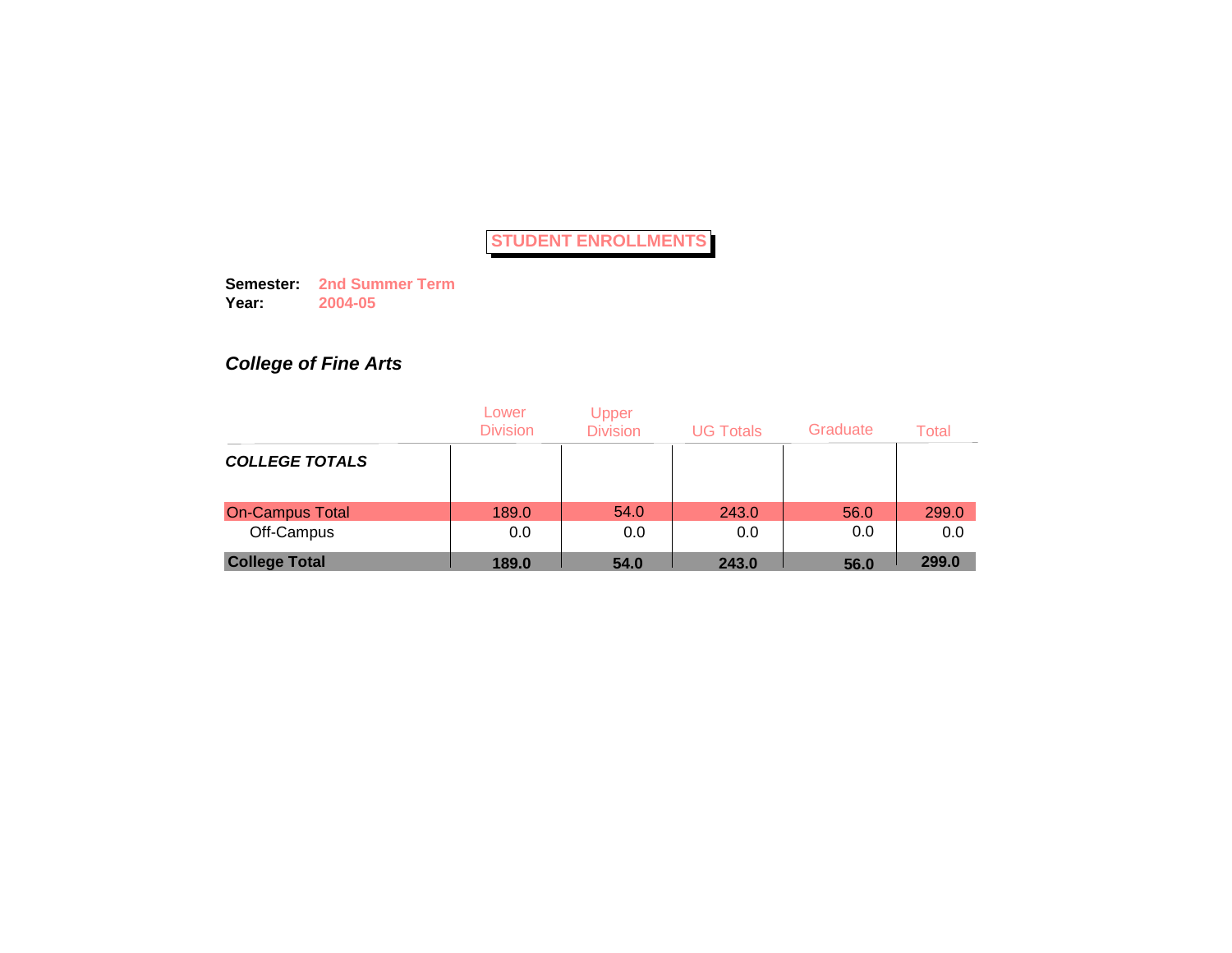**Semester: 2nd Summer Term Year: 2004-05**

# *College of Sciences and Humanities*

|                        | Lower<br><b>Division</b> | Upper<br><b>Division</b> | <b>UG Totals</b> | Graduate | Total  |
|------------------------|--------------------------|--------------------------|------------------|----------|--------|
| <b>COLLEGE TOTALS</b>  |                          |                          |                  |          |        |
| <b>On-Campus Total</b> | 1333.0                   | 512.0                    | 1845.0           | 188.0    | 2033.0 |
| Off-Campus             | 0.0                      | 11.0                     | 11.0             | 33.0     | 44.0   |
| <b>College Total</b>   | 1333.0                   | 523.0                    | 1856.0           | 221.0    | 2077.0 |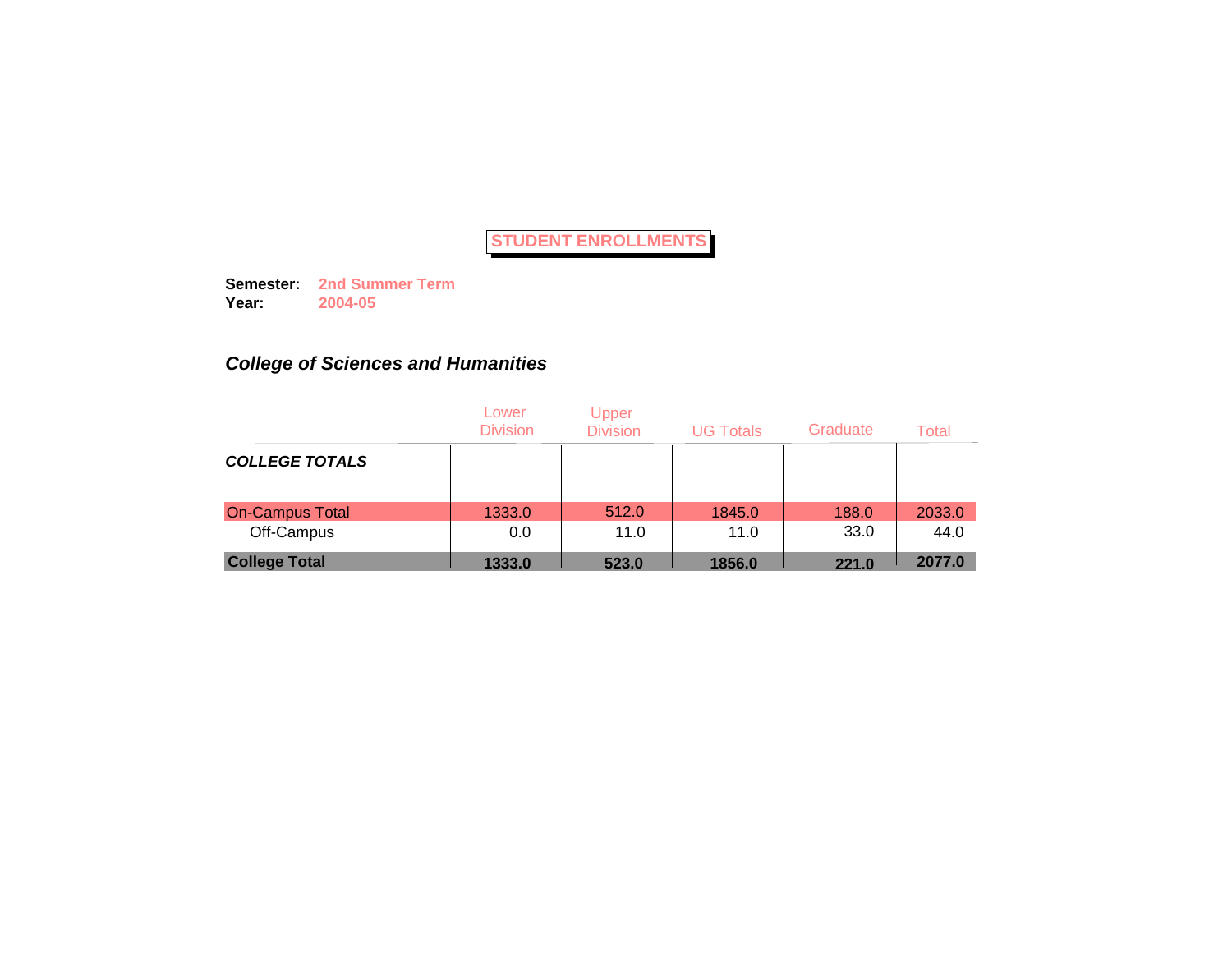**Semester: 2nd Summer Term Year: 2004-05**

## *Interdepartmental*

|                        | Lower<br><b>Division</b> | Upper<br><b>Division</b> | <b>UG Totals</b> | Graduate | Total |
|------------------------|--------------------------|--------------------------|------------------|----------|-------|
| <b>COLLEGE TOTALS</b>  |                          |                          |                  |          |       |
| <b>On-Campus Total</b> | 0.0                      | 40.0                     | 40.0             | 5.0      | 45.0  |
| Off-Campus             | 0.0                      | 0.0                      | 0.0              | 0.0      | 0.0   |
| <b>College Total</b>   | 0.0                      | 40.0                     | 40.0             | 5.0      | 45.0  |